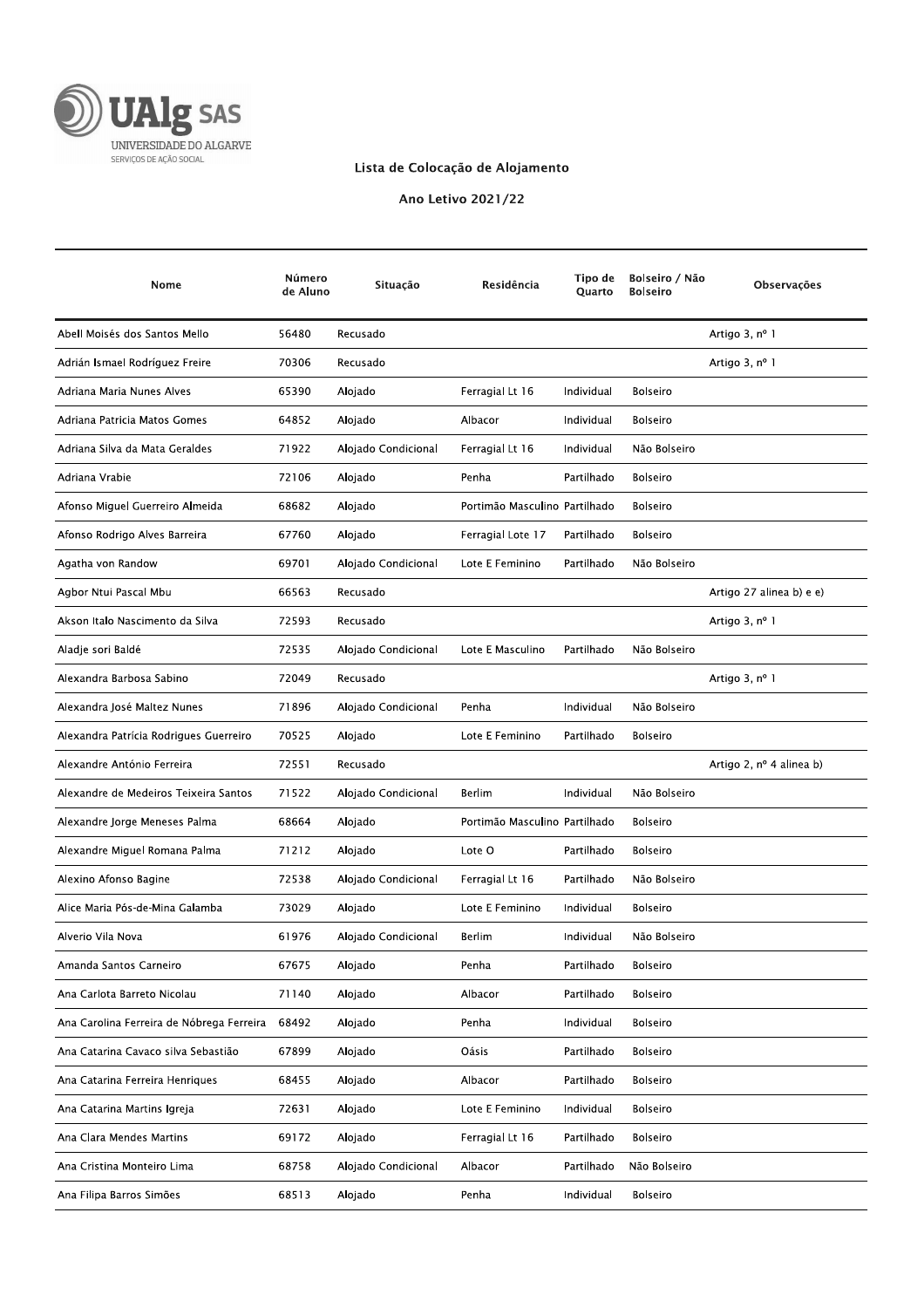| Nome                                    | Número<br>de Aluno | Situação            | Residência                   | Tipo de<br>Quarto | Bolseiro / Não<br><b>Bolseiro</b> | Observações                                           |
|-----------------------------------------|--------------------|---------------------|------------------------------|-------------------|-----------------------------------|-------------------------------------------------------|
| Ana Isabel Teixeira Lopes               | 67667              | Alojado             | Lote O Feminino              | Partilhado        | <b>Bolseiro</b>                   |                                                       |
| Ana Letícia Fernandes Gomes             | 57712              | Alojado             | Lote E Feminino              | Partilhado        | <b>Bolseiro</b>                   |                                                       |
| Ana Luísa Casca Marcelino               | 67741              | Alojado             | Ferragial Lt 16              | Partilhado        | <b>Bolseiro</b>                   |                                                       |
| Ana Margarida Geadas Duran              | 67925              | Alojado Condicional | Albacor                      | Partilhado        | Não Bolseiro                      |                                                       |
| Ana Margarida Gomes Pinto Ferro         | 69029              | Alojado             | Ferragial Lt 16              | Partilhado        | <b>Bolseiro</b>                   |                                                       |
| Ana Margarida Paisano Sabala            | 67778              | Alojado             | Lote E Feminino              | Individual        | <b>Bolseiro</b>                   |                                                       |
| Ana Margarida Pimentel Toste            | 67952              | Alojado             | Lote O Feminino              | Partilhado        | Bolseiro                          |                                                       |
| Ana Patrícia Machado Xavier da Silva    | 68754              | Alojado             | Oásis                        | Partilhado        | <b>Bolseiro</b>                   |                                                       |
| Ana Raquel dos Santos Barros Pinto      | 72785              | Alojado Condicional | Albacor                      | Partilhado        | Não Bolseiro                      |                                                       |
| Ana Rita dos Santos Trindade            | 68305              | Alojado             | Ferragial Lt 16              | Partilhado        | Bolseiro                          |                                                       |
| Ana Rita Fernandes Gramacho             | 68312              | Alojado             | Penha                        | Partilhado        | Bolseiro                          |                                                       |
| Ana Rita Naia dos Reis Pereira da Silva | 69235              | Alojado             | Lote E Feminino              | Partilhado        | <b>Bolseiro</b>                   |                                                       |
| Ana Rita Sá da Costa Pereira Borges     | 67807              | Alojado             | Albacor                      | Partilhado        | <b>Bolseiro</b>                   |                                                       |
| Ana Sofia Jacinto Caeiro                | 72214              | Recusado            |                              |                   |                                   | Artigo 2, $n^{\circ}$ 4 alinea b) e<br>Artigo 3, nº 1 |
| Anabela Oliveira Martinho               | 68991              | Alojado             | Ferragial Lt 16              | Partilhado        | <b>Bolseiro</b>                   |                                                       |
| André Filipe Miranda Bagão              | 71501              | Alojado             | Lote O                       | Partilhado        | <b>Bolseiro</b>                   |                                                       |
| André Jorge Machado Vaqueiro            | 67740              | Alojado             | Berlim                       | Individual        | <b>Bolseiro</b>                   |                                                       |
| André Lourenço Vieira                   | 65633              | Alojado             | Lote E Masculino             | Partilhado        | <b>Bolseiro</b>                   |                                                       |
| André Miguel Ferreira Dos Santos        | 69041              | Recusado            |                              |                   |                                   | Artigo 3, nº 1 e Artigo 27,<br>alinea e)              |
| André Santos Dias                       | 71550              | Alojado             | Lote O                       | Partilhado        | <b>Bolseiro</b>                   |                                                       |
| Andreia Negru                           | 68686              | Alojado             | Albacor                      | Individual        | <b>Bolseiro</b>                   |                                                       |
| Angélica Filipa Marreiros Fernandes     | 60736              | Alojado             | Penha                        | Partilhado        | <b>Bolseiro</b>                   |                                                       |
| Annie Louine Beserra Soares             | 69729              | Recusado            |                              |                   |                                   | Artigo 3, nº 1                                        |
| António Miguel Cabeças Pita             | 71753              | Alojado             | Ferragial Lote 17            | Partilhado        | Bolseiro                          |                                                       |
| Arthur de Assis Nicodemos da Slva       | 69882              | Alojado Condicional | Ferragial Lote 17            | Partilhado        | Não Bolseiro                      |                                                       |
| Aulânio Evandro Gomes Furtado           | 73650              | Recusado            |                              |                   |                                   | Artigo 3, nº 1                                        |
| Bárbara Alexandra Ramires Vieira        | 70268              | Alojado             | Ferragial Lt 16              | Partilhado        | <b>Bolseiro</b>                   |                                                       |
| Bárbara Cristina Ribeiro da Silva       | 69887              | Alojado Condicional | Penha                        | Partilhado        | Não Bolseiro                      |                                                       |
| Bárbara Simões Pereira                  | 71163              | Alojado             | <b>Berlim</b>                | Individual        | <b>Bolseiro</b>                   |                                                       |
| Beatriz Agostinho                       | 71582              | Alojado             | Penha                        | Individual        | Bolseiro                          |                                                       |
| Beatriz Alexandra do Carmo Martins      | 67669              | Alojado             | Lote E Feminino              | Partilhado        | <b>Bolseiro</b>                   |                                                       |
| Beatriz Do Rosário Broa Rodriguez Reyes | 70584              | Aguardar Vaga       |                              |                   |                                   |                                                       |
| Beatriz dos Santos Fernandes            | 67905              | Alojado             | Ferragial Lt 16              | Partilhado        | <b>Bolseiro</b>                   |                                                       |
| <b>Beatriz Freitas Santos</b>           | 72911              | Alojado             | Portimão Feminino            | Partilhado        | Bolseiro                          |                                                       |
| Beatriz Gaio Queiroz                    | 68654              | Alojado             | Portimão Feminino Partilhado |                   | <b>Bolseiro</b>                   |                                                       |
| Beatriz Isabel Rodrigues dos Santos     | 65566              | Alojado             | Albacor                      | Partilhado        | Bolseiro                          |                                                       |
| Beatriz Leonor Nunes Almeida            | 68248              | Alojado             | Ferragial Lt 16              | Partilhado        | Bolseiro                          |                                                       |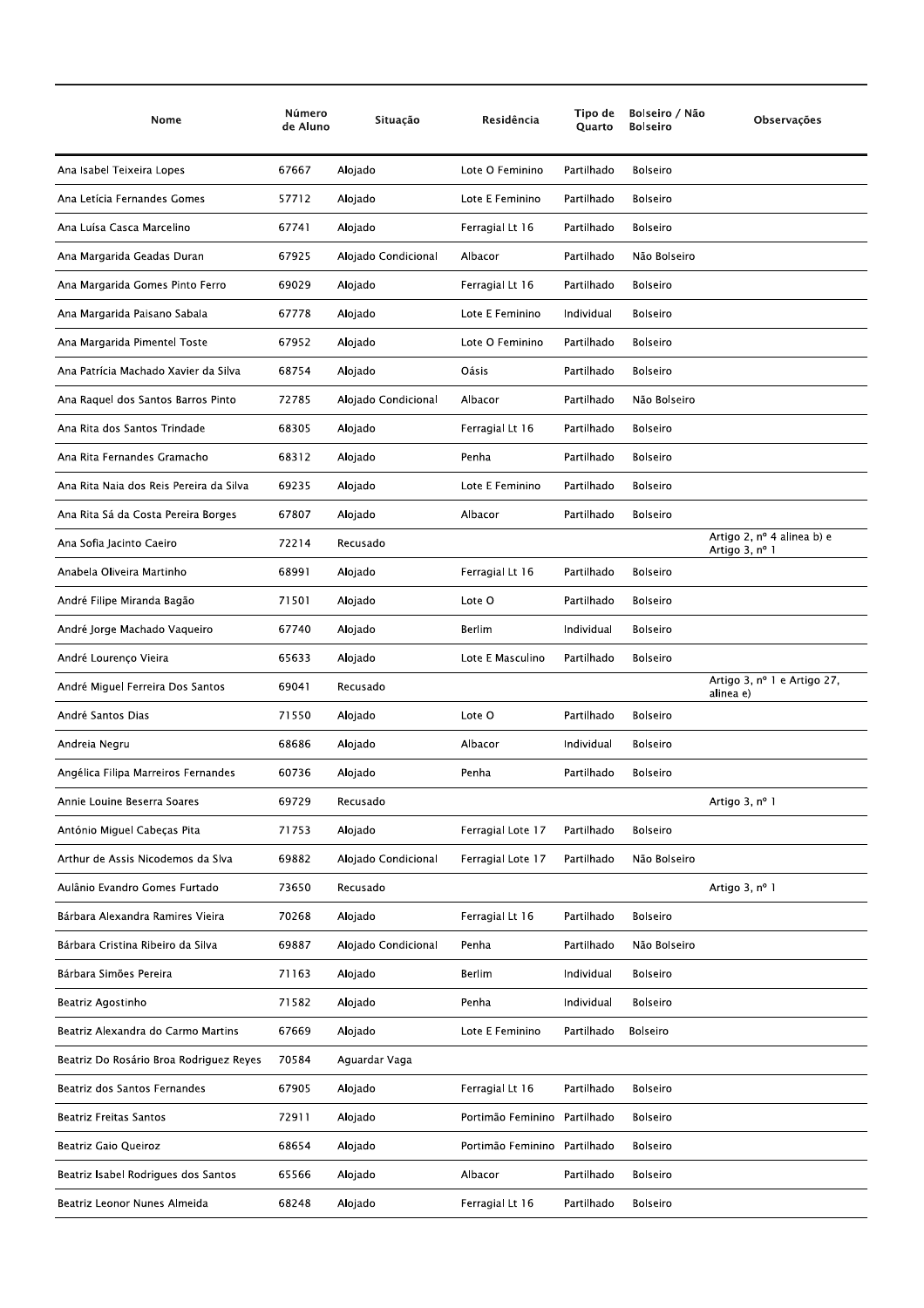| Nome                                      | Número<br>de Aluno | Situação            | Residência        | Tipo de<br>Quarto | Bolseiro / Não<br><b>Bolseiro</b> | Observações                                            |
|-------------------------------------------|--------------------|---------------------|-------------------|-------------------|-----------------------------------|--------------------------------------------------------|
| Beatriz Margarida Garcia Costa            | 71374              | Alojado             | Oásis             | Partilhado        | <b>Bolseiro</b>                   |                                                        |
| Beatriz Mariana Sousa Araújo              | 72692              | Alojado             | Penha             | Partilhado        | <b>Bolseiro</b>                   |                                                        |
| Beatriz Veiga Andrade                     | 68576              | Alojado             | Penha             | Individual        | <b>Bolseiro</b>                   |                                                        |
| Benvindo Domingos da Costa                | 66018              | Recusado            |                   |                   |                                   | Artigo 27, alinea e)                                   |
| Bernardo Miguel da Fonseca Henriques      | 67937              | Alojado             | Lote O            | Partilhado        | <b>Bolseiro</b>                   |                                                        |
| Bernardo Miguel Roque Marinho             | 72745              | Recusado            |                   |                   |                                   | Artigo 3, nº 1                                         |
| Bia Correia Resendes                      | 69070              | Alojado             | Penha             | Partilhado        | <b>Bolseiro</b>                   |                                                        |
| Brianne Oliveira Abreu Silva              | 66354              | Alojado Condicional | Ferragial Lt 16   | Partilhado        | Não Bolseiro                      |                                                        |
| Bruna Alexandra Munhoz Serrano            | 73024              | Alojado             | Lote E Feminino   | Partilhado        | <b>Bolseiro</b>                   |                                                        |
| Bruna Alves Cosceli                       | 69809              | Alojado             | Penha             | Partilhado        | <b>Bolseiro</b>                   |                                                        |
| Bruna Castilho Cuzzolino                  | 69927              | Alojado Condicional | Oásis             | Partilhado        | Não Bolseiro                      |                                                        |
| Bruna Filipa dos Santos Gonçalves         | 69210              | Alojado Condicional | Ferragial Lt 16   | Partilhado        | Não Bolseiro                      |                                                        |
| Bruna Gabriela Iesus Gomes                | 68734              | Alojado             | Albacor           | Partilhado        | <b>Bolseiro</b>                   |                                                        |
| Bruno André Ferreira de Almeida           | 72795              | Alojado             | Ferragial Lote 17 | Partilhado        | <b>Bolseiro</b>                   |                                                        |
| Bruno José Monteiro Andrade               | 68479              | Recusado            |                   |                   |                                   | Artigo 27, alinea e) e g)                              |
| Bruno Miguel dos Reis Duarte da Silva     | 64159              | Alojado             | <b>Berlim</b>     | Individual        | <b>Bolseiro</b>                   |                                                        |
| Bruno Rafael Nicodemos da Silva           | 63036              | Alojado Condicional | Ferragial Lote 17 | Partilhado        | Não Bolseiro                      |                                                        |
| Bruno Santos Silva                        | 71466              | Alojado             | Berlim            | Individual        | <b>Bolseiro</b>                   |                                                        |
| Caetano Nunes Carneiro                    | 69777              | Recusado            |                   |                   |                                   | Artigo 2, nº 4 alinea b) e<br>Artigo 27 alinea e) e g) |
| Camille Yuri Takano                       | 66513              | Alojado Condicional | Lote E Feminino   | Partilhado        | Não Bolseiro                      |                                                        |
| Carina Paula da Silva Prates              | 67972              | Recusado            |                   |                   |                                   | Artigo 3, nº 1 e Artigo 27,<br>alinea e)               |
| Carla Traguedo Velhinho                   | 68704              | Alojado             | Albacor           | Individual        | <b>Bolseiro</b>                   |                                                        |
| Carlos Daniel Ferreira                    | 71319              | Aguardar Vaga       |                   |                   |                                   |                                                        |
| Carlos Henrique Gamarano Oliveira         | 69836              | Alojado Condicional | Berlim            | Partilhado        | Não Bolseiro                      |                                                        |
| Carolina de jesus Pires Belo              | 71665              | Alojado             | Penha             | Individual        | Bolseiro                          |                                                        |
| Carolina Filipa Cardoso Rosa              | 68979              | Alojado             | Ferragial Lt 16   | Partilhado        | <b>Bolseiro</b>                   |                                                        |
| Carolina Neves Roque                      | 72121              | Aguardar Vaga       |                   |                   |                                   |                                                        |
| Carolina Nogueira Barradas                | 69227              | Alojado             | Lote O Feminino   | Partilhado        | <b>Bolseiro</b>                   |                                                        |
| Carolina Rocha Rodrigues Alves Feijão     | 68736              | Alojado             | Albacor           | Partilhado        | Bolseiro                          |                                                        |
| Carolina Teixeira Martins Cardoso Correia | 72393              | Alojado             | Oásis             | Partilhado        | Bolseiro                          |                                                        |
| Caroline Tanico Neves Machado Santos      | 69978              | Recusado            |                   |                   |                                   | Artigo 3, nº 1                                         |
| Catarina Fialho Timas Silva               | 71912              | Alojado             | Penha             | Individual        | <b>Bolseiro</b>                   |                                                        |
| Catarina Filipa Duarte Marreiros          | 68247              | Alojado             | Penha             | Individual        | Bolseiro                          |                                                        |
| Catarina Garrido Antunes                  | 57268              | Alojado             | Lote E Feminino   | Partilhado        | Bolseiro                          |                                                        |
| Catarina Isabel Frutuoso Machado          | 58473              | Recusado            |                   |                   |                                   | Artigo 3, nº 1                                         |
| Catarina Mafra Valentim                   | 67790              | Alojado             | Lote E Feminino   | Partilhado        | <b>Bolseiro</b>                   |                                                        |
| Catarina Maria Fonseca                    | 71549              | Alojado             | Albacor           | Partilhado        | Bolseiro                          |                                                        |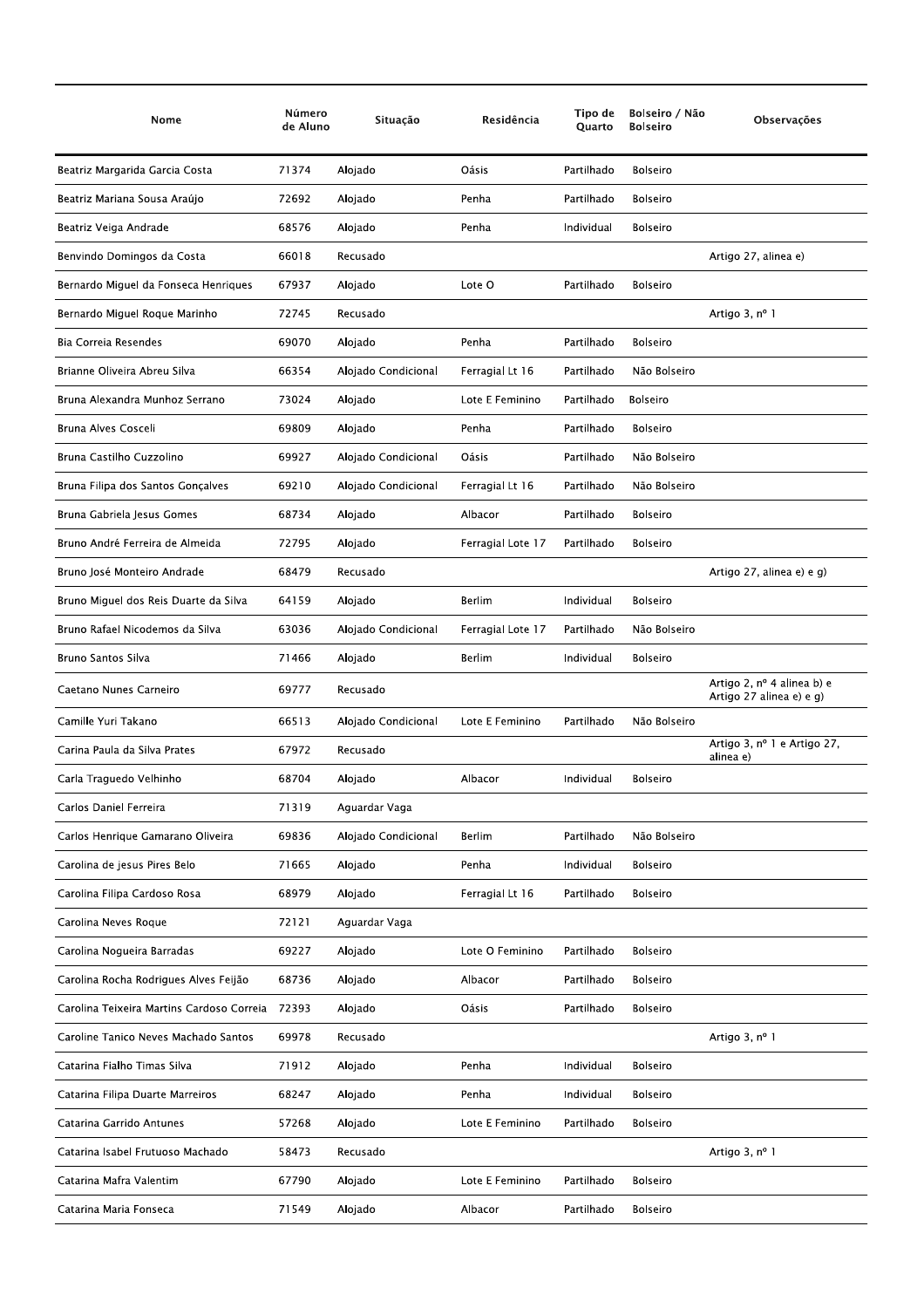| Nome                                 | Número<br>de Aluno | Situação            | Residência        | Tipo de<br><b>Ouarto</b> | Bolseiro / Não<br><b>Bolseiro</b> | Observações                                        |
|--------------------------------------|--------------------|---------------------|-------------------|--------------------------|-----------------------------------|----------------------------------------------------|
| Catarina Mendes Barra                | 71270              | Aguardar Vaga       |                   |                          |                                   |                                                    |
| Catarina Simões Dias                 | 65796              | Alojado             | Oásis             | Partilhado               | <b>Bolseiro</b>                   |                                                    |
| Catarina Vitória Lopes               | 71897              | Alojado             | Penha             | Individual               | <b>Bolseiro</b>                   |                                                    |
| Cátia Gabriela de Fonseca Gavinho    | 72667              | Alojado             | Penha             | Individual               | <b>Bolseiro</b>                   |                                                    |
| Cátia Sofia Fernandes                | 70738              | Alojado             | Oásis             | Partilhado               | <b>Bolseiro</b>                   |                                                    |
| Cheila Margarida Rodrigues Pereira   | 64723              | Alojado             | Albacor           | Individual               | <b>Bolseiro</b>                   |                                                    |
| Cláudia Alexandra Ralha Rosa         | 60863              | Alojado             | Lote E Feminino   | Partilhado               | <b>Bolseiro</b>                   |                                                    |
| Cláudia Filipa de Jesus Simões       | 71168              | Alojado             | Penha             | Partilhado               | <b>Bolseiro</b>                   |                                                    |
| Cláudia Maria Correia Sousa          | 65648              | Alojado             | Albacor           | Individual               | <b>Bolseiro</b>                   |                                                    |
| Cleverson Josias Guimarães Dias      | 70124              | Recusado            |                   |                          |                                   | Artigo 2, nº 4 alinea b) e<br>Artigo 27, alinea g) |
| Constança Bernardes Baeta            | 71137              | Alojado             | Albacor           | Partilhado               | <b>Bolseiro</b>                   |                                                    |
| Constança Marques do Carmo           | 71441              | Alojado Condicional | Albacor           | Partilhado               | Não Bolseiro                      |                                                    |
| Corneliu Caldare                     | 72198              | Alojado             | Ferragial Lote 17 | Partilhado               | <b>Bolseiro</b>                   |                                                    |
| Cristiana Maria Barbosa Veiga        | 71524              | Alojado             | Ferragial Lt 16   | Partilhado               | <b>Bolseiro</b>                   |                                                    |
| Cristiana Maria Barbosa Veiga        | 71524              | Alojado             | Ferragial Lt 16   | Partilhado               | <b>Bolseiro</b>                   |                                                    |
| Cristiana Piçarra Bule               | 71736              | Alojado             | Lote E Feminino   | Partilhado               | <b>Bolseiro</b>                   |                                                    |
| Cristiana Raquel dos Mártires Vieira | 67867              | Alojado             | Ferragial Lt 16   | Partilhado               | <b>Bolseiro</b>                   |                                                    |
| Cristiana Raquel Rodrigues Madeira   | 60837              | Alojado             | Lote E Feminino   | Partilhado               | Bolseiro                          |                                                    |
| Cristiana Sofia Vicente Aguiar       | 72884              | Alojado Condicional | Penha             | Partilhado               | Não Bolseiro                      |                                                    |
| Cristina Duarte Domingos             | 65558              | Alojado             | Lote E Feminino   | Partilhado               | <b>Bolseiro</b>                   |                                                    |
| Daniel de Aguilar Teixeira           | 65375              | Alojado             | Lote O            | Partilhado               | Bolseiro                          |                                                    |
| Daniel Estabile Rocha de Jesus       | 66445              | Recusado            |                   |                          |                                   | Artigo 27, alinea b) e g)                          |
| Daniel José Carvalheira Correia      | 64934              | Alojado             | <b>Berlim</b>     | Partilhado               | <b>Bolseiro</b>                   |                                                    |
| Daniela Esperança Vitorino           | 70961              | Alojado             | Ferragial Lt 16   | Partilhado               | <b>Bolseiro</b>                   |                                                    |
| Daniela Katrine Gudmand Tomé         | 62324              | Aguardar Vaga       |                   |                          |                                   |                                                    |
| Daniela Maria Frias Cabral           | 62106              | Alojado             | Lote E Feminino   | Partilhado               | Bolseiro                          |                                                    |
| Daniela Sofia Encarnação Silva       | 70533              | Alojado             | Penha             | Partilhado               | <b>Bolseiro</b>                   |                                                    |
| Daniela Veiga Pascoal                | 68378              | Alojado             | Albacor           | Partilhado               | <b>Bolseiro</b>                   |                                                    |
| Danielson Vanine Ferreira Vaz        | 68947              | Alojado Condicional | Ferragial Lote 17 | Partilhado               | Não Bolseiro                      |                                                    |
| Dara Helena Moreno Carvalho          | 62545              | Alojado Condicional | Penha             | Partilhado               | Não Bolseiro                      |                                                    |
| Darren Ornelas Esteves               | 73065              | Alojado             | <b>Berlim</b>     | Individual               | Bolseiro                          |                                                    |
| David Dos Santos Greener             | 71570              | Recusado            |                   |                          |                                   | Artigo 3, nº 1                                     |
| David Rodrigues Silva                | 72119              | Alojado Condicional | Ferragial Lote 17 | Partilhado               | Não Bolseiro                      |                                                    |
| Débora Brasil Gomes                  | 68772              | Alojado             | Lote O Feminino   | Partilhado               | <b>Bolseiro</b>                   |                                                    |
| Débora Elisabete Freire dos Santos   | 69173              | Alojado             | Albacor           | Partilhado               | Bolseiro                          |                                                    |
| Décio Paixão                         | 70630              | Alojado             | Berlim            | Individual               | Bolseiro                          |                                                    |
| Deniro Manuel Baptista De Jesus      | 71709              | Alojado             | Lote O            | Partilhado               | Bolseiro                          |                                                    |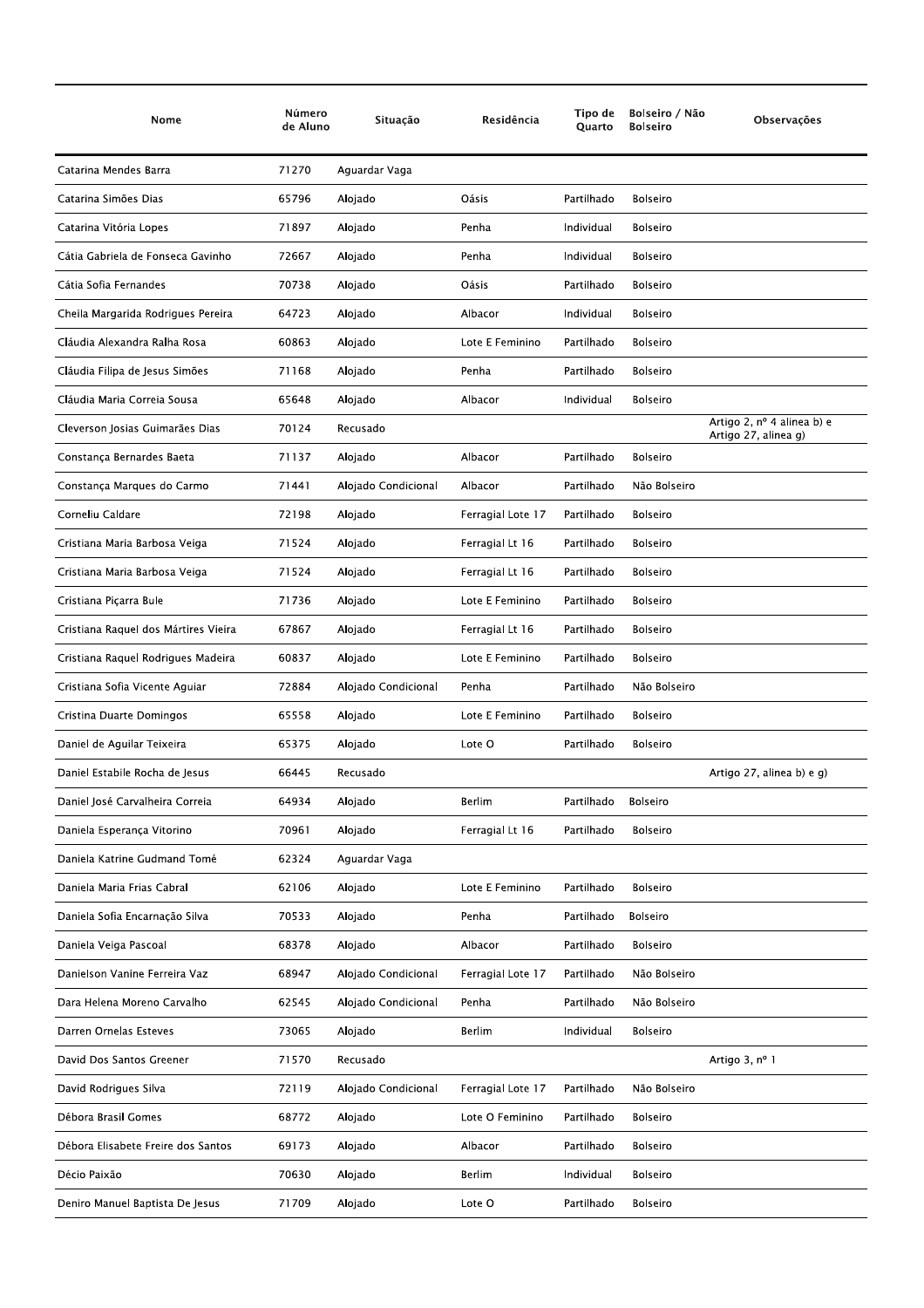| Nome                                             | Número<br>de Aluno | Situação            | Residência                    | Tipo de<br>Quarto | Bolseiro / Não<br><b>Bolseiro</b> | Observações    |
|--------------------------------------------------|--------------------|---------------------|-------------------------------|-------------------|-----------------------------------|----------------|
| Diana Cristina Guerreiro Silva                   | 62445              | Alojado             | Penha                         | Individual        | <b>Bolseiro</b>                   |                |
| Diana Miriam Monteiro Bravo                      | 72856              | Alojado             | Penha                         | Individual        | <b>Bolseiro</b>                   |                |
| Diana Teixeira Câmara                            | 64472              | Alojado             | Ferragial Lt 16               | Partilhado        | <b>Bolseiro</b>                   |                |
| Diana Victoria de Sousa Rodrigues                | 68297              | Alojado             | Penha                         | Partilhado        | <b>Bolseiro</b>                   |                |
| Dinis Albino Guerreiro                           | 69143              | Alojado             | Ferragial Lote 17             | Partilhado        | <b>Bolseiro</b>                   |                |
| Dinis Miguel Faleiro Rita                        | 61011              | Alojado             | Lote O                        | Partilhado        | <b>Bolseiro</b>                   |                |
| Diogo Afonso Nobre Zacarias                      | 71323              | Alojado             | Ferragial Lote 17             | Partilhado        | Bolseiro                          |                |
| Diogo Alexandre das Neves Peliz                  | 71534              | Alojado Condicional | Lote O                        | Partilhado        | Não Bolseiro                      |                |
| Diogo Assis Quaresma                             | 71182              | Alojado Condicional | Lote E Masculino              | Partilhado        | Não Bolseiro                      |                |
| Diogo Cascais Gamboa Estevam Quintas             | 72680              | Alojado Condicional | Ferragial Lote 17             | Partilhado        | Não Bolseiro                      |                |
| Diogo Correia Botelho Martinho Figueiredo 72744  |                    | Alojado Condicional | Lote O                        | Partilhado        | Não Bolseiro                      |                |
| Diogo Filipe Pinto Delgado                       | 72266              | Alojado             | Portimão Masculino Partilhado |                   | <b>Bolseiro</b>                   |                |
| Diogo Gomes                                      | 72636              | Alojado Condicional | Ferragial Lote 17             | Partilhado        | Não Bolseiro                      |                |
| Diogo Gonçalo Ribeiro Paulo Soares Aguiar 72624  |                    | Alojado             | Lote O                        | Partilhado        | <b>Bolseiro</b>                   |                |
| Djanira Valéria Campos do Nascimento             | 54509              | Alojado             | Ferragial Lt 16               | Partilhado        | Bolseiro                          |                |
| Duarte Ribeiro de Abreu e Cunha                  | 71202              | Alojado             | Lote O                        | Partilhado        | <b>Bolseiro</b>                   |                |
| Edson Danyllo Santos Oliveira                    | 72768              | Alojado             | Ferragial Lote 17             | Partilhado        | <b>Bolseiro</b>                   |                |
| Eduardo Antonio Trindade Fitas                   | 64663              | Alojado Condicional | Berlim                        | Individual        | Não Bolseiro                      |                |
| Eduardo Volskis de Carvalho                      | 56228              | Alojado Condicional | Berlim                        | Individual        | Não Bolseiro                      |                |
| Eliana Gomes da Fonseca                          | 71446              | Alojado             | Penha                         | Individual        | <b>Bolseiro</b>                   |                |
| Élvio José Gomes de Abreu                        | 68060              | Alojado Condicional | Lote O                        | Partilhado        | Não Bolseiro                      |                |
| Emanuelle Mendes de Azevedo Zichtl               | 66423              | Alojado Condicional | Ferragial Lt 16               | Partilhado        | Não Bolseiro                      |                |
| Emily Alejandra Delgado Zambrano                 | 66517              | Alojado Condicional | Penha                         | Partilhado        | Não Bolseiro                      |                |
| Estefani Regina de Oliveira                      | 66379              | Alojado Condicional | Ferragial Lt 16               | Partilhado        | Não Bolseiro                      |                |
| Etany Collis Magalhaes                           | 69425              | Alojado Condicional | Berlim                        | Individual        | Não Bolseiro                      |                |
| Eva Alexandra Estêvão Barroso                    | 65358              | Alojado             | Penha                         | Partilhado        | <b>Bolseiro</b>                   |                |
| Fabiana Isabella Rivas Maldonado                 | 70129              | Alojado Condicional | Ferragial Lt 16               | Partilhado        | Não Bolseiro                      |                |
| Fabio Alexandre Pedro                            | 69264              | Alojado Condicional | Ferragial Lote 17             | Partilhado        | Não Bolseiro                      |                |
| Fábio Daniel Francisco Gil                       | 72851              | Alojado             | Ferragial Lote 17             | Partilhado        | Bolseiro                          |                |
| Farhat-Un-Nisá Nascimento Bajwa                  | 66695              | Recusado            |                               |                   |                                   | Artigo 3, nº 1 |
| Fátima De Jesus Martins Carvalho                 | 68970              | Alojado             | Lote E Feminino               | Individual        | Bolseiro                          |                |
| Felipe Noel                                      | 62982              | Alojado Condicional | Ferragial Lote 17             | Individual        | Não Bolseiro                      |                |
| Fernanda Leal Machado                            | 69853              | Recusado            |                               |                   |                                   | Artigo 3, nº 1 |
| Filipa Almeida Jorge                             | 72211              | Alojado             | Portimão Feminino Partilhado  |                   | Bolseiro                          |                |
| Filipa Sofia Pereira Mendo                       | 60987              | Alojado Condicional | Oásis                         | Partilhado        | Não Bolseiro                      |                |
| Filipe Marques de Sousa Rodrigues da Silva 64725 |                    | Alojado Condicional | Lote O                        | Partilhado        | Não Bolseiro                      |                |
| Filipe Miguel Pereira Neves                      | 72177              | Alojado Condicional | Ferragial Lt 16               | Partilhado        | Não Bolseiro                      |                |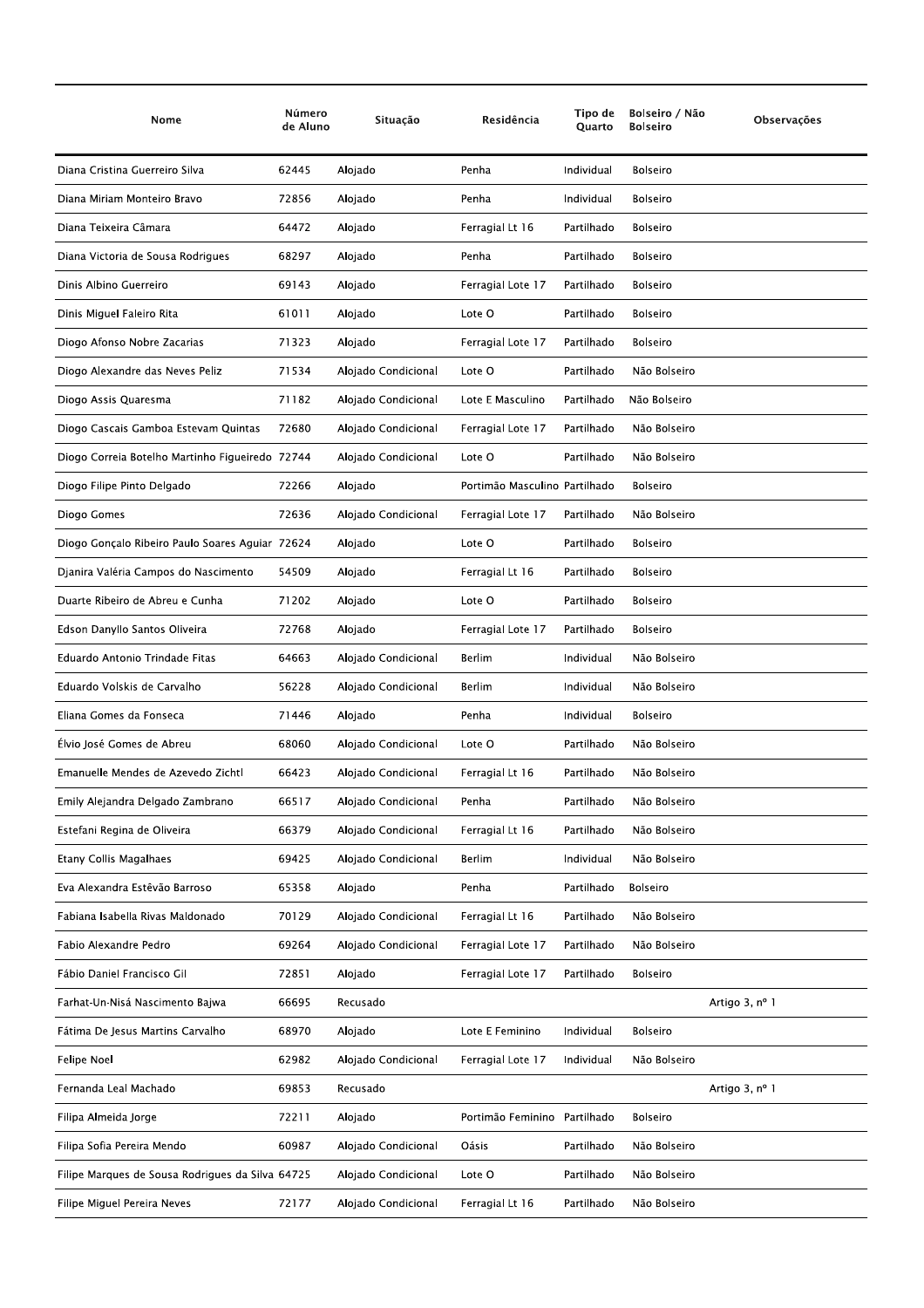| Nome                                          | Número<br>de Aluno | Situação            | Residência                    | Tipo de<br>Quarto | Bolseiro / Não<br><b>Bolseiro</b> | Observações                                                      |
|-----------------------------------------------|--------------------|---------------------|-------------------------------|-------------------|-----------------------------------|------------------------------------------------------------------|
| Filipe Miguel Ricardo Oliveira                | 72058              | Alojado             | Ferragial Lote 17             | Partilhado        | <b>Bolseiro</b>                   |                                                                  |
| Flávia Marques Anjo                           | 67785              | Alojado             | Albacor                       | Individual        | <b>Bolseiro</b>                   |                                                                  |
| Floro Miguel Teixeira Neves                   | 71493              | Alojado Condicional | Lote E Masculino              | Partilhado        | Não Bolseiro                      |                                                                  |
| Francisca Alexandra Casal Pereira             | 71577              | Alojado             | Oásis                         | Partilhado        | <b>Bolseiro</b>                   |                                                                  |
| Francisca Lopes dos Santos                    | 67788              | Alojado             | Lote E Feminino               | Partilhado        | <b>Bolseiro</b>                   |                                                                  |
| Francisco Manuel Varela Lopes                 | 71593              | Alojado             | Berlim                        | Individual        | <b>Bolseiro</b>                   |                                                                  |
| Gabriel Dall'Acqua Ferrari                    | 69812              | Alojado Condicional | Ferragial Lote 17             | Partilhado        | Não Bolseiro                      |                                                                  |
| Gabriel Vasconcelos Garcez Menezes            | 70898              | Recusado            |                               |                   |                                   | Artigo 2, $n^{\circ}$ 4 alinea b) e<br>Artigo 27, alinea e) e g) |
| Gabriela Matias Ramos                         | 64838              | Alojado Condicional | Ferragial Lt 16               | Partilhado        | Não Bolseiro                      |                                                                  |
| Gabriela Simão Valentim Costa Alfares         | 64738              | Recusado            |                               |                   |                                   | Artigo 1, nº 1 (Em principio<br>finalizou ciclo de estudos)      |
| Gillian Gideon Gilmar Silva                   | 69849              | Recusado            |                               |                   |                                   | Artigo 3, nº 1                                                   |
| Giovana Zeri de Oliveira Weber                | 62908              | Alojado Condicional | Penha                         | Partilhado        | Não Bolseiro                      |                                                                  |
| Giovanna Barbon da Silva                      | 66358              | Alojado Condicional | Penha                         | Partilhado        | Não Bolseiro                      |                                                                  |
| Gonçalo Martins Guerreiro                     | 68637              | Alojado Condicional | Portimão Masculino Partilhado |                   | Não Bolseiro                      |                                                                  |
| Guilherme Alexandre Amante da Rosa<br>Cardoso | 65497              | Alojado Condicional | Berlim                        | Individual        | Não Bolseiro                      |                                                                  |
| Guilherme Alexandre Amante da Rosa<br>Cardoso | 65497              | Alojado Condicional | Berlim                        | Individual        | Não Bolseiro                      |                                                                  |
| Guilherme Pacheco da Silva                    | 67687              | Alojado             | Berlim                        | Individual        | <b>Bolseiro</b>                   |                                                                  |
| Gustavo Pellegrini Leite Gomes                | 69845              | Alojado Condicional | Berlim                        | Individual        | Não Bolseiro                      |                                                                  |
| Helber Patrik Semedo Silva                    | 65638              | Alojado             | Ferragial Lote 17             | Partilhado        | <b>Bolseiro</b>                   |                                                                  |
| Henrique César Ribeiro                        | 62984              | Alojado Condicional | Lote O                        | Partilhado        | Não Bolseiro                      |                                                                  |
| Hildeberto dos Santos Ruivo Lagarto           | 64186              | Alojado Condicional | Ferragial Lote 17             | Partilhado        | Não Bolseiro                      |                                                                  |
| Hugo da Conceição Ruivo Lagarto               | 64219              | Alojado             | Ferragial Lote 17             | Partilhado        | <b>Bolseiro</b>                   |                                                                  |
| Hugo Miguel Mendes Almada                     | 68554              | Alojado             | <b>Berlim</b>                 | Individual        | <b>Bolseiro</b>                   |                                                                  |
| Inês Alexandra Marques Silva                  | 60941              | Alojado             | Ferragial Lt 16               | Partilhado        | Bolseiro                          |                                                                  |
| Inês Beatriz Salavessa de Sousa               | 70983              | Alojado             | Albacor                       | Partilhado        | <b>Bolseiro</b>                   |                                                                  |
| Inês Filipa Cabral Leal                       | 70495              | Alojado             | Albacor                       | Partilhado        | Bolseiro                          |                                                                  |
| Inês Filipa Ruas dos Santos                   | 67868              | Recusado            |                               |                   |                                   | Artigo 3, nº 1                                                   |
| Inês Gaspar Ferreira                          | 64961              | Alojado             | Penha                         | Partilhado        | <b>Bolseiro</b>                   |                                                                  |
| Inês Rebelo Fonseca                           | 69174              | Alojado             | Ferragial Lt 16               | Partilhado        | Bolseiro                          |                                                                  |
| Inês Rodrigues Valeriano                      | 68582              | Alojado Condicional | Penha                         | Partilhado        | Não Bolseiro                      |                                                                  |
| Inês Sofia Dordio Neves                       | 69028              | Alojado             | Lote E Feminino               | Partilhado        | <b>Bolseiro</b>                   |                                                                  |
| Iolita Gueorguieva Kovatchki                  | 57453              | Aguardar Vaga       |                               |                   |                                   |                                                                  |
| Irina Alexandra Carrico Monarca               | 72216              | Recusado            |                               |                   |                                   | Artigo 2, $n^{\circ}$ 4 alinea b)                                |
| Isabel Ngombo                                 | 73655              | Recusado            |                               |                   |                                   | Artigo 3, nº 1                                                   |
| Iuri André Ferreira da Costa                  | 57523              | Alojado             | Ferragial Lote 17             | Partilhado        | Bolseiro                          |                                                                  |
| Iuri Filipe Rosado Guerreiro                  | 62481              | Alojado Condicional | Ferragial Lote 17             | Partilhado        | Não Bolseiro                      |                                                                  |
| Izabela dos Santos Moura                      | 68090              | Alojado             | Oásis                         | Partilhado        | Bolseiro                          |                                                                  |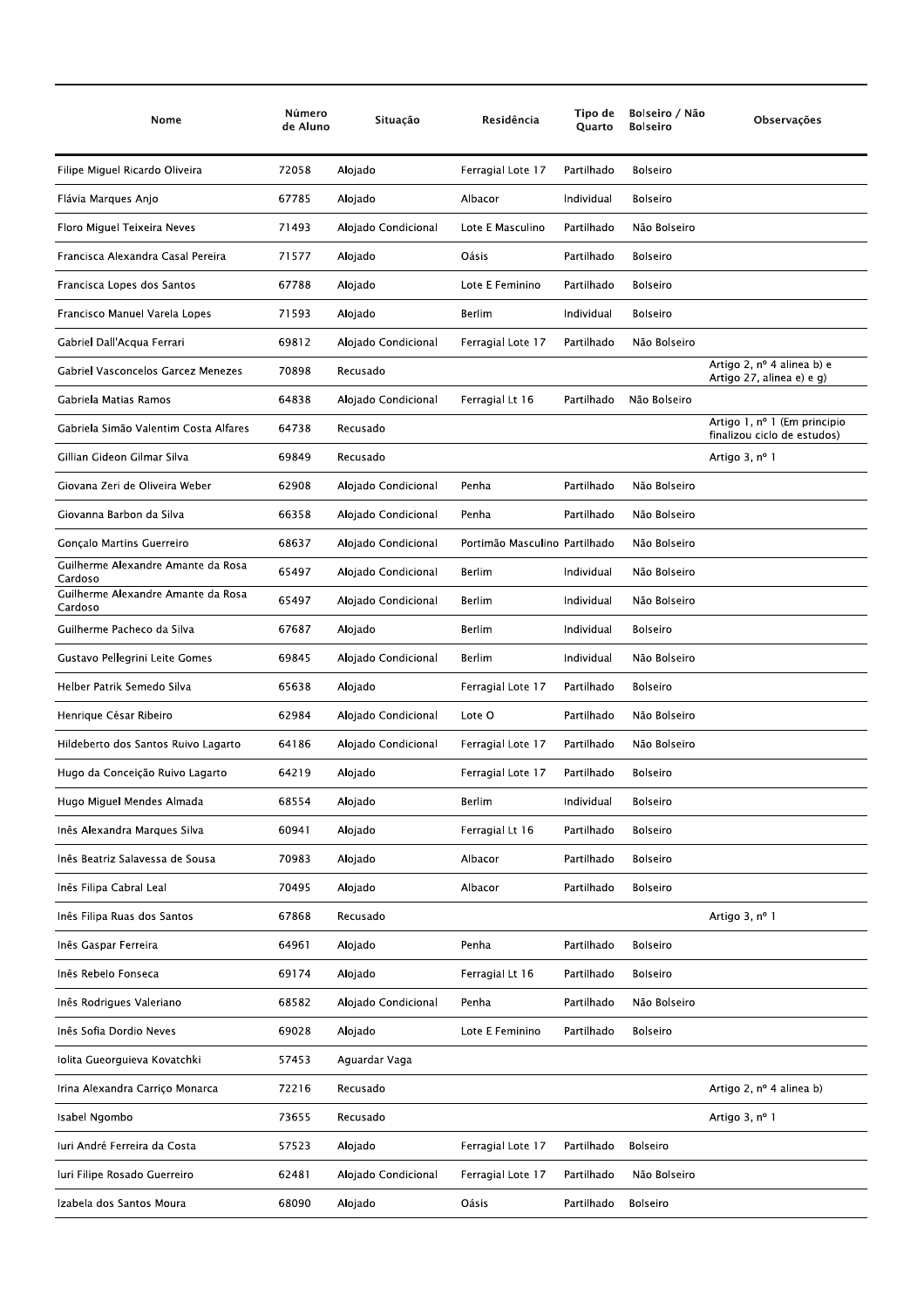| Nome                                        | Número<br>de Aluno | Situação            | Residência                    | Tipo de<br>Quarto | Bolseiro / Não<br><b>Bolseiro</b> | Observações          |
|---------------------------------------------|--------------------|---------------------|-------------------------------|-------------------|-----------------------------------|----------------------|
| Jéni Cândido Soares                         | 73860              | Alojado             | <b>Berlim</b>                 | Individual        | <b>Bolseiro</b>                   |                      |
| Jéssica Carina Ponte Marcos                 | 70137              | Alojado             | Albacor                       | Partilhado        | <b>Bolseiro</b>                   |                      |
| Jessica Ines de Jesus da Conceição          | 65824              | Alojado             | Oásis                         | Partilhado        | <b>Bolseiro</b>                   |                      |
| Jéssica Sofia Rodrigues Baião               | 71486              | Alojado             | Lote E Feminino               | Partilhado        | <b>Bolseiro</b>                   |                      |
| Joana Catarina Pereira Figueira             | 67700              | Alojado Condicional | Albacor                       | Partilhado        | Não Bolseiro                      |                      |
| Joana Garrido Figueiredo                    | 71936              | Alojado             | Lote E Feminino               | Partilhado        | <b>Bolseiro</b>                   |                      |
| Joana Gonçalves Rodrigues                   | 71136              | Alojado             | Lote E Feminino               | Partilhado        | Bolseiro                          |                      |
| Joana Inês da Silveira e Castro Carvalheiro | 73584              | Recusado            |                               |                   |                                   | Artigo 3, nº 1       |
| Joana Magarreiro Junceiro                   | 71460              | Alojado             | Albacor                       | Partilhado        | <b>Bolseiro</b>                   |                      |
| Joana Patrícia Vieira Nunes                 | 67718              | Alojado             | Penha                         | Partilhado        | <b>Bolseiro</b>                   |                      |
| Ioana Pires Ferreira                        | 72665              | Alojado             | Albacor                       | Individual        | <b>Bolseiro</b>                   |                      |
| Joana Pratas Serafim                        | 68272              | Alojado             | Penha                         | Partilhado        | <b>Bolseiro</b>                   |                      |
| Joana Raquel de Sousa Dias                  | 65745              | Alojado             | Penha                         | Individual        | <b>Bolseiro</b>                   |                      |
| João Carlos Costa Rodrigues                 | 73345              | Aguardar Vaga       |                               |                   |                                   |                      |
| João Diogo Veiga                            | 64700              | Alojado Condicional | Lote O                        | Partilhado        | Não Bolseiro                      |                      |
| João Leirias Correia                        | 67949              | Alojado             | Berlim                        | Individual        | <b>Bolseiro</b>                   |                      |
| João Miguel da Costa Pires                  | 65228              | Alojado             | Portimão Masculino Partilhado |                   | <b>Bolseiro</b>                   |                      |
| João Miguel Ramos Bolinhas                  | 67915              | Alojado             | Lote O                        | Partilhado        | <b>Bolseiro</b>                   |                      |
| João Paulo do Carmo Vila Nova               | 54006              | Aguardar Vaga       |                               |                   |                                   |                      |
| João Paulo Nobre Martins                    | 70608              | Aguardar Vaga       |                               |                   |                                   |                      |
| João Pedro Machado Bodião                   | 64707              | Alojado             | <b>Berlim</b>                 | Individual        | <b>Bolseiro</b>                   |                      |
| João Pedro Namora Marques                   | 71408              | Alojado             | Berlim                        | Individual        | <b>Bolseiro</b>                   |                      |
| Joaquim Duarte Faria Leocádio               | 67980              | Alojado Condicional | Lote E Masculino              | Partilhado        | Não Bolseiro                      |                      |
| Joelce Inês Joaquim Tarelho                 | 72472              | Alojado             | Ferragial Lt 16               | Partilhado        | <b>Bolseiro</b>                   |                      |
| José Pedro da Silva Guerreiro               | 67909              | Alojado             | Ferragial Lote 17             | Partilhado        | Bolseiro                          |                      |
| Julia Viana Ribeiro                         | 68282              | Alojado             | Penha                         | Partilhado        | <b>Bolseiro</b>                   |                      |
| Lara Pinheiro Morcela                       | 72397              | Alojado             | Albacor                       | Partilhado        | Bolseiro                          |                      |
| Laura Christina Ramalho Ferreira Campos     | 69885              | Alojado Condicional | Penha                         | Partilhado        | Não Bolseiro                      |                      |
| Laura Ignez Schmitt Equi                    | 66363              | Alojado Condicional | Penha                         | Partilhado        | Não Bolseiro                      |                      |
| Laura Matias Marques Henriques              | 67774              | Alojado Condicional | Albacor                       | Partilhado        | Não Bolseiro                      |                      |
| Laura Prates Candeias                       | 71901              | Alojado             | Penha                         | Individual        | Bolseiro                          |                      |
| Leandro Miguel Guedes de Sousa              | 67955              | Alojado             | <b>Berlim</b>                 | Individual        | <b>Bolseiro</b>                   |                      |
| Leonardo Almeida Silveira                   | 67620              | Alojado             | Berlim                        | Individual        | <b>Bolseiro</b>                   |                      |
| Leonor de Onofre Pacheco                    | 64617              | Alojado             | Penha                         | Partilhado        | <b>Bolseiro</b>                   |                      |
| Leonor Oliveira Pacheco Santos              | 67751              | Alojado             | Penha                         | Partilhado        | Bolseiro                          |                      |
| Lícia Andreia Monteiro Freire Monteiro      | 65802              | Recusado            |                               |                   |                                   | Artigo 27, alinea e) |
| Liliana Raquel Fernandes Correia            | 61359              | Alojado             | Albacor                       | Partilhado        | Bolseiro                          |                      |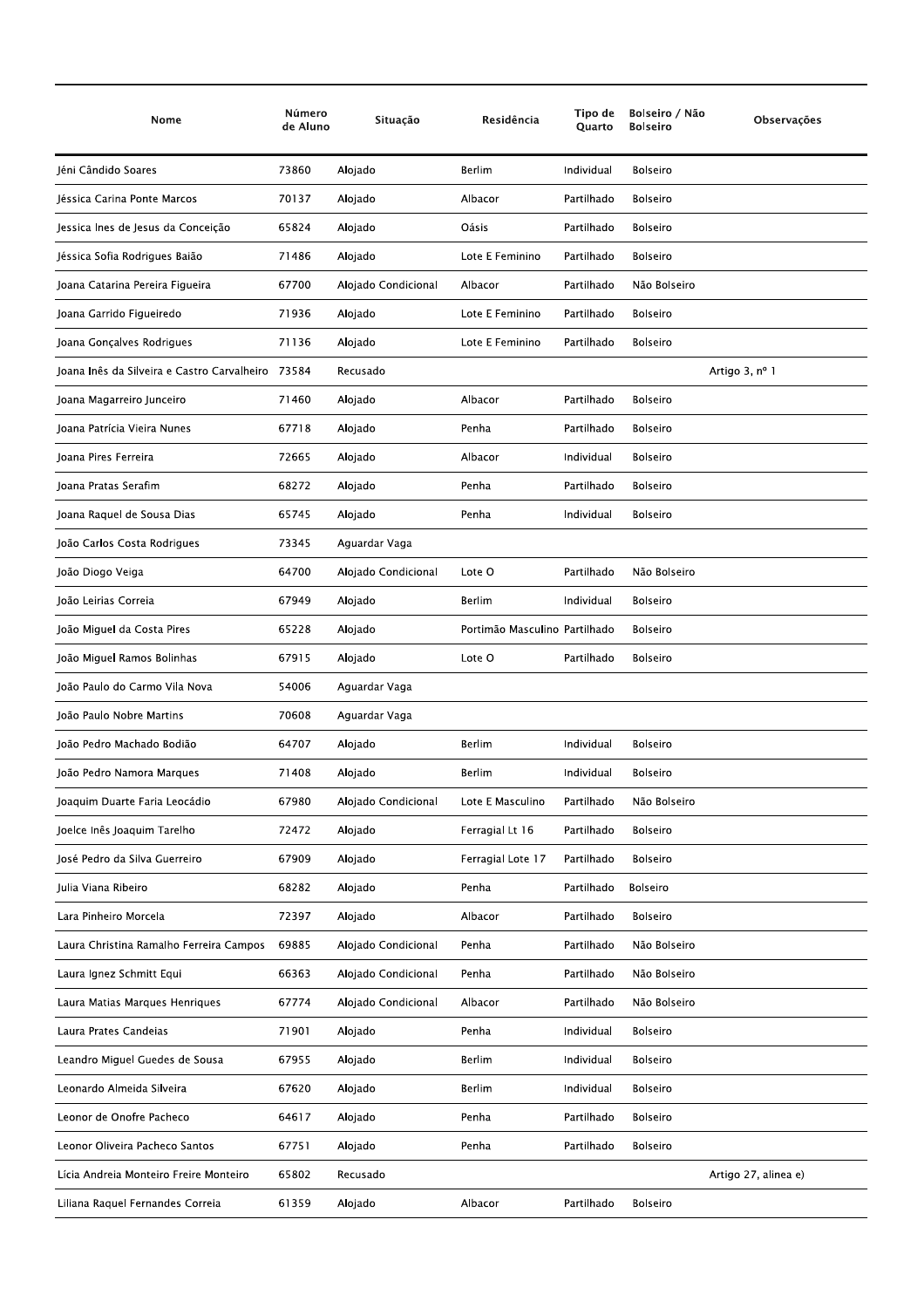| Nome                                               | Número<br>de Aluno | Situação            | Residência        | Tipo de<br>Quarto | Bolseiro / Não<br><b>Bolseiro</b> | Observações                                                 |
|----------------------------------------------------|--------------------|---------------------|-------------------|-------------------|-----------------------------------|-------------------------------------------------------------|
| Liliane Miguel Dias Pinto Ferrador                 | 70269              | Alojado             | Albacor           | Partilhado        | <b>Bolseiro</b>                   |                                                             |
| Lino Andree Jardin Zambrano                        | 69988              | Alojado Condicional | Ferragial Lote 17 | Partilhado        | Não Bolseiro                      |                                                             |
| Lino Miguel Teixeira Viveiros                      | 61262              | Recusado            |                   |                   |                                   | Artigo 3, nº 1 e Artigo 27,<br>alinea e)                    |
| Liza Wendy Silva de Aguiar                         | 66388              | Alojado Condicional | Lote E Feminino   | Partilhado        | Não Bolseiro                      |                                                             |
| Lorenzo Piazza Vergo Manssur Anflor                | 59637              | Recusado            |                   |                   |                                   | Artigo 2, nº 4 alinea b)                                    |
| Luana Chicambi da Fonseca Valente                  | 72378              | Alojado             | Penha             | Partilhado        | <b>Bolseiro</b>                   |                                                             |
| Luana Cibele da Silva Carvalho                     | 70266              | Recusado            |                   |                   |                                   | Artigo 3, nº 1                                              |
| Luana Pimenta Vicente                              | 64719              | Recusado            |                   |                   |                                   | Artigo 1, nº 1 (Em principio<br>finalizou ciclo de estudos) |
| Luana Schulz Giorno                                | 62841              | Alojado Condicional | Oásis             | Partilhado        | Não Bolseiro                      |                                                             |
| Lucas ALves Rodrigues                              | 73901              | Recusado            |                   |                   |                                   | Artigo 3, nº 1                                              |
| Lucas Gomes do Nascimento                          | 69875              | Alojado Condicional | Ferragial Lote 17 | Partilhado        | Não Bolseiro                      |                                                             |
| Lucas Souza Lopes                                  | 72174              | Alojado Condicional | <b>Berlim</b>     | Individual        | Não Bolseiro                      |                                                             |
| Luciano Pedro Alcobia da Silva                     | 61216              | Alojado             | Lote O            | Partilhado        | <b>Bolseiro</b>                   |                                                             |
| Luisa dos Santos Pereira                           | 72392              | Alojado             | Ferragial Lt 16   | Partilhado        | <b>Bolseiro</b>                   |                                                             |
| Luísa Gonçalves de Jesus                           | 69343              | Alojado             | Ferragial Lt 16   | Individual        | <b>Bolseiro</b>                   |                                                             |
| Luísa Maria Falardo Paulino                        | 68522              | Alojado             | Penha             | Individual        | <b>Bolseiro</b>                   |                                                             |
| Luiz Carlos Andrade da Silva Junior                | 66558              | Alojado Condicional | Lote E Masculino  | Partilhado        | Não Bolseiro                      |                                                             |
| Luiza Souza Scherrer                               | 69785              | Alojado Condicional | Ferragial Lt 16   | Individual        | Não Bolseiro                      |                                                             |
| Madalena Parreira Maneta                           | 72924              | Alojado             | Ferragial Lt 16   | Partilhado        | <b>Bolseiro</b>                   |                                                             |
| Madalena Polónia Vieira Neves Silva                | 69036              | Alojado Condicional | Ferragial Lt 16   | Partilhado        | Não Bolseiro                      |                                                             |
| Mafalda Cristina Gonçalves Cordeiro                | 72261              | Alojado             | Portimão Feminino | Partilhado        | <b>Bolseiro</b>                   |                                                             |
| Mafalda Maria de Carvalhal da Silva                | 67361              | Alojado             | Penha             | Partilhado        | <b>Bolseiro</b>                   |                                                             |
| Magda Alexandra Salgueiro da Silva                 | 64466              | Alojado Condicional | Lote E Feminino   | Partilhado        | Não Bolseiro                      |                                                             |
| Manila Rana                                        | 71088              | Recusado            |                   |                   |                                   | Artigo 3, nº 1                                              |
| Manuel António Fernandes Murtinho                  | 61185              | Alojado Condicional | Lote O            | Partilhado        | Não Bolseiro                      |                                                             |
| Manuel António Santoro Graça                       | 69038              | Alojado             | <b>Berlim</b>     | Individual        | <b>Bolseiro</b>                   |                                                             |
| Marco António Real Zambujeira                      | 71604              | Alojado             | Lote E Masculino  | Partilhado        | <b>Bolseiro</b>                   |                                                             |
| margarida Justino Filipe                           | 69023              | Alojado Condicional | Lote E Feminino   | Partilhado        | Não Bolseiro                      |                                                             |
| Margarida Moraes Mendes de Assunção                | 72751              | Alojado             | Albacor           | Partilhado        | Bolseiro                          |                                                             |
| Maria Carolina Batista Duarte                      | 72255              | Alojado             | Portimão Feminino | Partilhado        | Bolseiro                          |                                                             |
| Maria Clara Pepe de Araújo                         | 66564              | Alojado Condicional | Penha             | Partilhado        | Não Bolseiro                      |                                                             |
| Maria das Neves Mechuva Bolonha de<br>Sousa Pontes | 72257              | Alojado             | Portimão Feminino | Partilhado        | Bolseiro                          |                                                             |
| Maria de Fátima Nélida Nené Cabral<br>Embaló       | 69327              | Alojado             | Ferragial Lt 16   | Partilhado        | <b>Bolseiro</b>                   |                                                             |
| Maria Eduarda Contreiras Ferreira                  | 62876              | Alojado Condicional | Ferragial Lt 16   | Partilhado        | Não Bolseiro                      |                                                             |
| Maria Eduarda Fortcamp Pereira                     | 66503              | Alojado Condicional | Lote E Feminino   | Partilhado        | Não Bolseiro                      |                                                             |
| Maria Garcia Pinto Correia                         | 69024              | Alojado             | Ferragial Lt 16   | Partilhado        | Bolseiro                          |                                                             |
| Maria Inês da Fonseca Ferreira Cipriano<br>Vibaldo | 72634              | Alojado             | Ferragial Lt 16   | Partilhado        | <b>Bolseiro</b>                   |                                                             |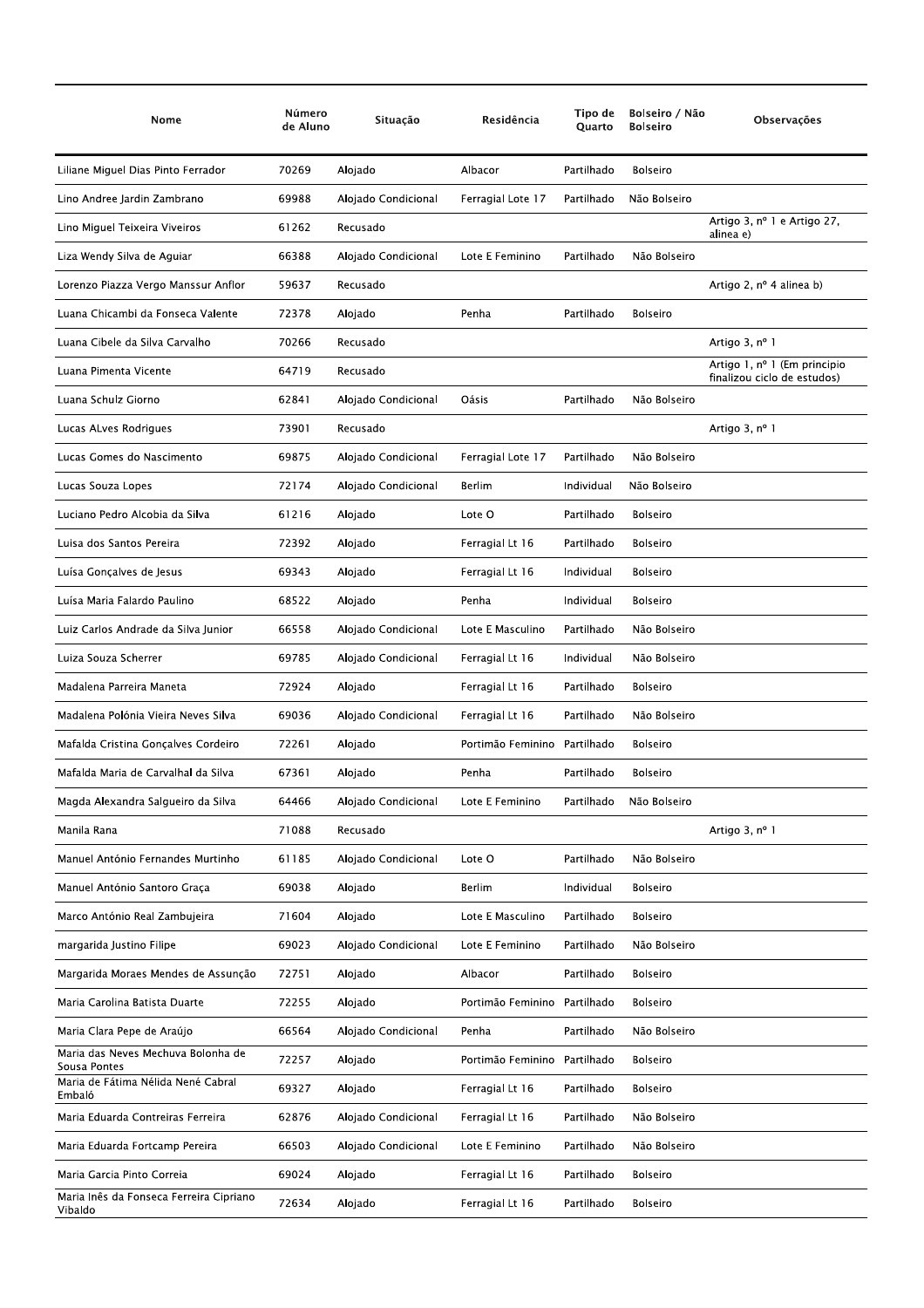| Nome                                | Número<br>de Aluno | Situação            | Residência        | Tipo de<br>Quarto | Bolseiro / Não<br><b>Bolseiro</b> | Observações                                                 |
|-------------------------------------|--------------------|---------------------|-------------------|-------------------|-----------------------------------|-------------------------------------------------------------|
| Maria Isabel Frederico Pita         | 68495              | Alojado             | Penha             | Partilhado        | <b>Bolseiro</b>                   |                                                             |
| Maria Júlia Domingos da Silva Couto | 72112              | Alojado             | Penha             | Partilhado        | <b>Bolseiro</b>                   |                                                             |
| Maria Leonor Portela Delgado        | 70959              | Alojado             | Penha             | Individual        | <b>Bolseiro</b>                   |                                                             |
| Maria Miguel da Silva Ribau         | 70921              | Alojado             | Albacor           | Partilhado        | <b>Bolseiro</b>                   |                                                             |
| Maria Rita Pires da Silva Bigodinho | 68308              | Alojado             | Penha             | Partilhado        | <b>Bolseiro</b>                   |                                                             |
| Maria Vitoria Gomes Barbosa         | 72394              | Alojado             | Albacor           | Partilhado        | <b>Bolseiro</b>                   |                                                             |
| Mariana dos Santos Fernandes        | 70984              | Alojado             | Albacor           | Partilhado        | <b>Bolseiro</b>                   |                                                             |
| Mariana Filipa Henriques da Cruz    | 67766              | Alojado             | Lote E Feminino   | Partilhado        | <b>Bolseiro</b>                   |                                                             |
| Mariana Jardim Carvalho             | 67918              | Alojado Condicional | Oásis             | Partilhado        | Não Bolseiro                      |                                                             |
| Mariana Pires Aleixo                | 67655              | Alojado             | Ferragial Lt 16   | Partilhado        | <b>Bolseiro</b>                   |                                                             |
| Mariana Rodrigues Tavares           | 71107              | Alojado             | Albacor           | Partilhado        | Bolseiro                          |                                                             |
| Mariana Sofia de Brito Dias         | 67743              | Alojado             | Albacor           | Partilhado        | <b>Bolseiro</b>                   |                                                             |
| Marina Andrade Silva                | 70025              | Alojado Condicional | Ferragial Lt 16   | Partilhado        | Não Bolseiro                      |                                                             |
| Mario Jorge Tavares Varela          | 62058              | Recusado            |                   |                   |                                   | Artigo 1, nº 1 (Em principio<br>finalizou ciclo de estudos) |
| Marta dos Santos Margarido          | 63508              | Alojado Condicional | Albacor           | Individual        | Não Bolseiro                      |                                                             |
| Marta Filipa Ruivinho Rosa          | 68204              | Alojado             | Albacor           | Partilhado        | <b>Bolseiro</b>                   |                                                             |
| Matheus Korzenowski da Silva        | 69817              | Alojado Condicional | Ferragial Lote 17 | Partilhado        | Não Bolseiro                      |                                                             |
| Mauro Alexandre Fernandes Pinto     | 72408              | Alojado             | Berlim            | Individual        | <b>Bolseiro</b>                   |                                                             |
| Melanie Vanessa Martins Silva       | 51583              | Recusado            |                   |                   |                                   | Artigo 27, alinea e)                                        |
| Miguel Ângelo Viegas Oliveira       | 64843              | Recusado            |                   |                   |                                   | Artigo 27, alinea e)                                        |
| Miguel José Rocha Costa             | 69074              | Alojado             | Berlim            | Individual        | <b>Bolseiro</b>                   |                                                             |
| Milena Pimenta Vasco                | 66521              | Alojado Condicional | Penha             | Partilhado        | Não Bolseiro                      |                                                             |
| mohamad tarek said                  | 53094              | Alojado Condicional | Berlim            | Individual        | Não Bolseiro                      |                                                             |
| Mónica Santos Pereira               | 67744              | Alojado             | Albacor           | Partilhado        | Bolseiro                          |                                                             |
| Mónica Silva da Silva               | 67588              | Alojado Condicional | Penha             | Partilhado        | Não Bolseiro                      |                                                             |
| Mujeeb Adewale Adetokunbo           | 66852              | Recusado            |                   |                   |                                   | Artigo 27, alinea e)                                        |
| Nance Sofia Santos Andrade          | 71133              | Alojado             | Albacor           | Partilhado        | <b>Bolseiro</b>                   |                                                             |
| Nandito Salvador Luís da Silva      | 61978              | Alojado Condicional | Ferragial Lote 17 | Partilhado        | Não Bolseiro                      |                                                             |
| Natacha Gonçalves Silva             | 71541              | Alojado             | Albacor           | Partilhado        | <b>Bolseiro</b>                   |                                                             |
| Natacha Patrícia da Costa Andrade   | 68214              | Aguardar Vaga       |                   |                   |                                   |                                                             |
| Natália Pereira Lima                | 50326              | Recusado            |                   |                   |                                   | Artigo 27, alinea e)                                        |
| Natalino Sousa Gama Da Costa        | 61975              | Recusado            |                   |                   |                                   | Artigo 2, nº 4 alinea b) e<br>Artigo 27, alinea e)          |
| Nathalia Colombo Rodrigues          | 59769              | Recusado            |                   |                   |                                   | Artigo 2, nº 4 alinea b) e<br>Artigo 27, alinea e)          |
| Nathalia Elizabeth Alvear Crespo    | 70128              | Alojado Condicional | Ferragial Lt 16   | Partilhado        | Não Bolseiro                      |                                                             |
| Nathan Nsiah Dapaah                 | 69739              | Recusado            |                   |                   |                                   | Artigo 2, nº 4 alinea b) e<br>Artigo 3, nº 1                |
| Nicoleta Vrabie                     | 64459              | Alojado             | Lote E Feminino   | Partilhado        | Bolseiro                          |                                                             |
| Nuno André Vala Carvalho            | 72784              | Alojado Condicional | Ferragial Lote 17 | Partilhado        | Não Bolseiro                      |                                                             |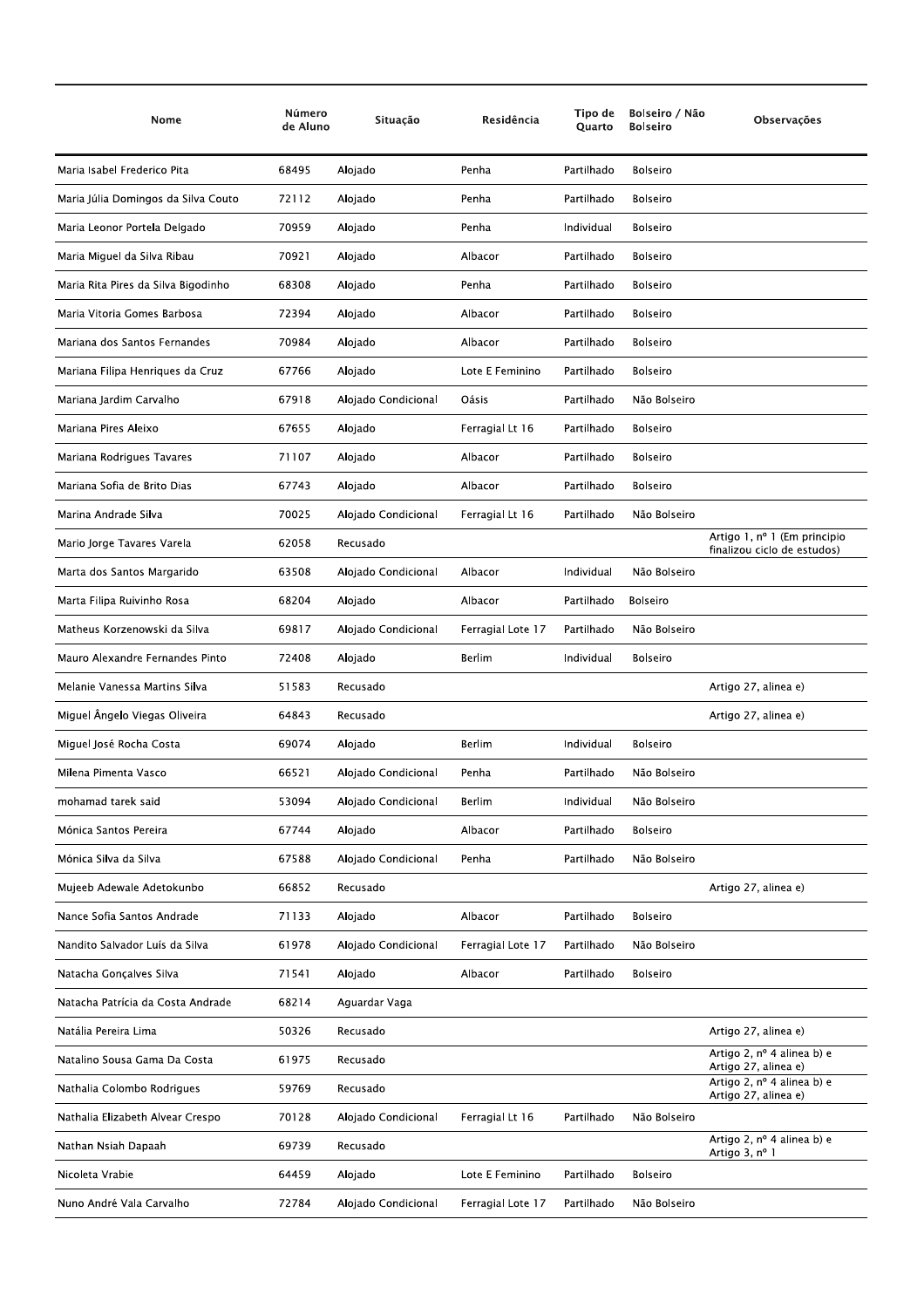| Nome                                         | Número<br>de Aluno | Situação            | Residência                    | Tipo de<br><b>Ouarto</b> | Bolseiro / Não<br><b>Bolseiro</b> | Observações                                                 |
|----------------------------------------------|--------------------|---------------------|-------------------------------|--------------------------|-----------------------------------|-------------------------------------------------------------|
| Nuno Miguel Domingues de Brito               | 61955              | Recusado            |                               |                          |                                   | Artigo 27 alinea e) e g)                                    |
| Núria Isabel Conceição Marçal do Poço        | 68400              | Alojado             | Penha                         | Partilhado               | <b>Bolseiro</b>                   |                                                             |
| Nurio Pereira                                | 72788              | Recusado            |                               |                          |                                   | Artigo 3, nº 1                                              |
| Odon Vinícius Vila Nova de Araújo<br>Andrade | 69879              | Alojado Condicional | Ferragial Lote 17             | Individual               | Não Bolseiro                      |                                                             |
| Ofélia Manuela Pedure                        | 68405              | Alojado             | Penha                         | Partilhado               | <b>Bolseiro</b>                   |                                                             |
| Osvaldo Tavares Santos Netto                 | 59888              | Recusado            |                               |                          |                                   | Artigo 3, nº 1                                              |
| Parascovia Vrabie                            | 69250              | Recusado            |                               |                          |                                   | Artigo 1, nº 1 (Em principio<br>finalizou ciclo de estudos) |
| <b>Patrick Torres</b>                        | 62944              | Alojado Condicional | Ferragial Lote 17             | Partilhado               | Não Bolseiro                      |                                                             |
| Paula Filipa Canhoto Santos                  | 68707              | Alojado             | Albacor                       | Partilhado               | <b>Bolseiro</b>                   |                                                             |
| Paulo Ricardo Fernandes Monteiro             | 65587              | Alojado             | Ferragial Lote 17             | Partilhado               | <b>Bolseiro</b>                   |                                                             |
| Pedro Alexandre Martins Ramalho              | 68010              | Recusado            |                               |                          |                                   | Artigo 3, nº 1 e Artigo 27,<br>alinea e)                    |
| Pedro da Matta Marques                       | 71521              | Alojado Condicional | Lote O                        | Partilhado               | Não Bolseiro                      |                                                             |
| Pedro Emanuel Rebelo Teixeira                | 67755              | Recusado            |                               |                          |                                   | Artigo 3, nº 1 e Artigo 27,<br>alinea e) e g)               |
| Pedro Guilherme Mendes Moreira               | 65620              | Alojado             | Berlim                        | Individual               | Bolseiro                          |                                                             |
| Pedro Henrique Cordeiro Farias               | 69814              | Alojado Condicional | Lote E Masculino              | Individual               | Não Bolseiro                      |                                                             |
| Pedro Miguel Custódio de Oliveira Jardim     | 72772              | Alojado Condicional | Ferragial Lote 17             | Partilhado               | Não Bolseiro                      |                                                             |
| Pedro Peres Borba Severino dos Santos        | 61207              | Recusado            |                               |                          |                                   | Artigo 3, nº 1 e Artigo 27,<br>alinea e)                    |
| Ramiro Filipe Almeida Pinho                  | 68017              | Alojado Condicional | Lote E Masculino              | Partilhado               | Não Bolseiro                      |                                                             |
| Raphael da Cunha Marinho Jório dos<br>Santos | 59604              | Alojado Condicional | Ferragial Lote 17             | Partilhado               | Não Bolseiro                      |                                                             |
| Raquel Fernandes Filipe                      | 69224              | Alojado             | Penha                         | Partilhado               | <b>Bolseiro</b>                   |                                                             |
| Raquel Henriques Jesus                       | 71530              | Alojado Condicional | Lote E Feminino               | Partilhado               | Não Bolseiro                      |                                                             |
| Raquel Inês Alves Ramos                      | 71914              | Alojado             | Penha                         | Partilhado               | <b>Bolseiro</b>                   |                                                             |
| Raquel Salvador Valentim                     | 61466              | Alojado             | Ferragial Lt 16               | Individual               | <b>Bolseiro</b>                   |                                                             |
| Raquel Sofia Serpe Manuel                    | 72943              | Alojado Condicional | Lote E Feminino               | Partilhado               | Não Bolseiro                      |                                                             |
| Rebeca Alicia Santos Silva                   | 68528              | Alojado             | Albacor                       | Partilhado               | <b>Bolseiro</b>                   |                                                             |
| Ricardo Filipe dos Santos Gomes              | 72881              | Recusado            |                               |                          |                                   | Artigo 3, nº 1                                              |
| Ricardo Jorge da Cruz Frieza                 | 71483              | Alojado Condicional | Lote E Masculino              | Individual               | Não Bolseiro                      |                                                             |
| Riquelmy Torres de Jesus                     | 72259              | Alojado Condicional | Portimão Masculino Partilhado |                          | Não Bolseiro                      |                                                             |
| Rita Carolina Dias Gonçalves                 | 69031              | Alojado Condicional | Oásis                         | Partilhado               | Não Bolseiro                      |                                                             |
| Rita Isabel Ferreira Duarte                  | 57126              | Alojado             | Penha                         | Partilhado               | <b>Bolseiro</b>                   |                                                             |
| Roberto Leandro Dias Pereira                 | 69117              | Alojado             | <b>Berlim</b>                 | Individual               | <b>Bolseiro</b>                   |                                                             |
| Rodrigo Luís Patrício Brandão                | 71455              | Alojado             | Lote E Masculino              | Partilhado               | <b>Bolseiro</b>                   |                                                             |
| Rogério Paulo Antunes Roque                  | 64457              | Recusado            |                               |                          |                                   | Artigo 1, nº 1 (Em principio<br>finalizou ciclo de estudos) |
| Roman Marchenko                              | 68081              | Alojado             | Lote E Masculino              | Partilhado               | Bolseiro                          |                                                             |
| Ruan Matheus Vieira de Araujo Monteiro       | 69787              | Alojado Condicional | Ferragial Lote 17             | Partilhado               | Não Bolseiro                      |                                                             |
| Rúben Daniel Simplício dos Santos            | 72115              | Alojado             | Ferragial Lote 17             | Individual               | Bolseiro                          |                                                             |
| Rúben Miguel Ferreira Azevedo                | 68005              | Recusado            |                               |                          |                                   | Artigo 3, nº 1 e Artigo 27,<br>alinea e)                    |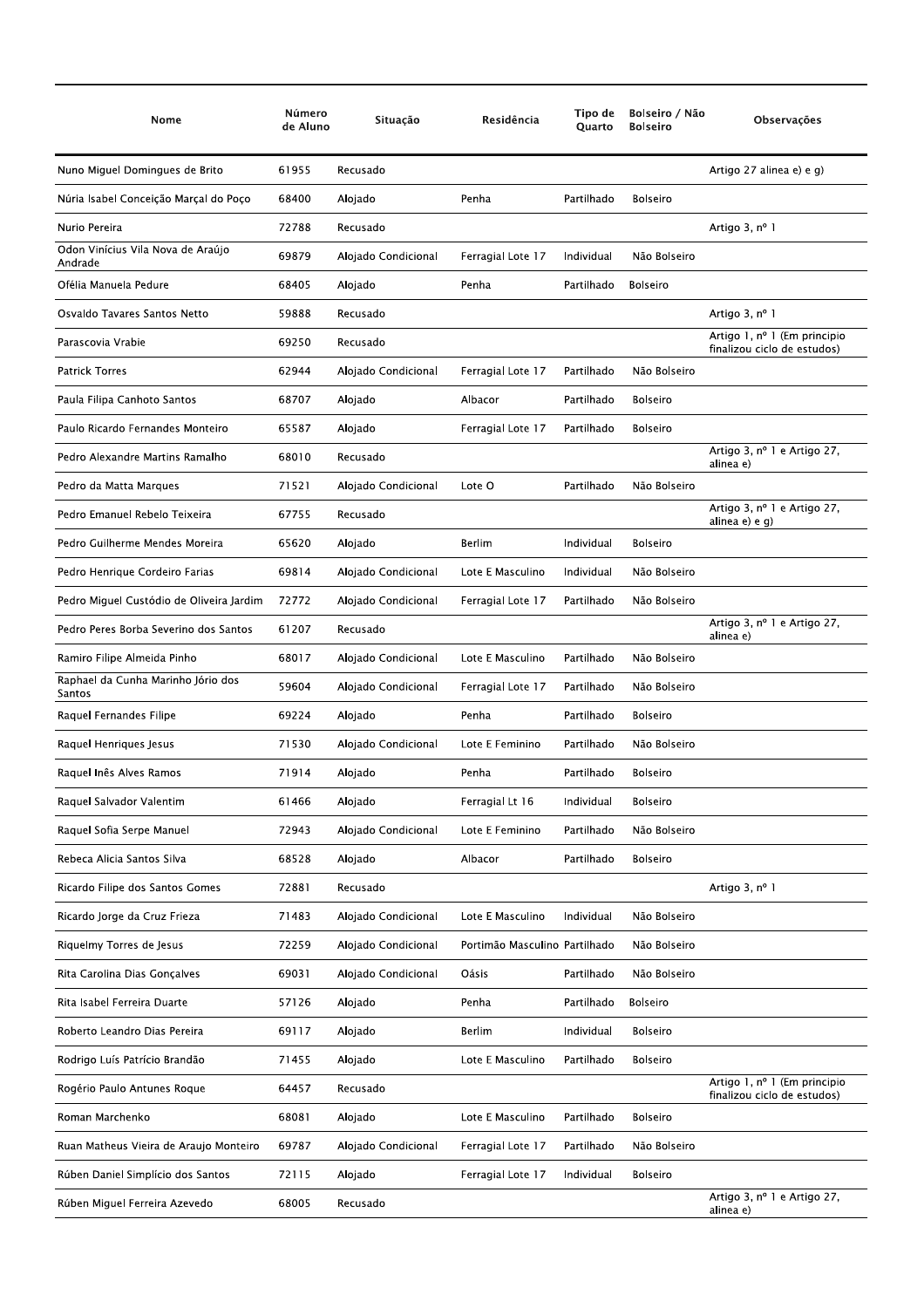| Nome                                     | Número<br>de Aluno | Situação            | Residência                    | Tipo de<br>Quarto | Bolseiro / Não<br><b>Bolseiro</b> | Observações                                                |
|------------------------------------------|--------------------|---------------------|-------------------------------|-------------------|-----------------------------------|------------------------------------------------------------|
| Rúben Miguel Rosinha Filipe              | 72790              | Alojado             | Ferragial Lote 17             | Partilhado        | <b>Bolseiro</b>                   |                                                            |
| Rupinderjit Kaur Nahal                   | 71195              | Alojado Condicional | Ferragial Lt 16               | Partilhado        | Não Bolseiro                      |                                                            |
| Rute Daio Pinto                          | 68571              | Alojado             | Penha                         | Partilhado        | <b>Bolseiro</b>                   |                                                            |
| Sara Isabel Mendonça Dionisio            | 68207              | Alojado             | Ferragial Lt 16               | Partilhado        | <b>Bolseiro</b>                   |                                                            |
| Sara Lina Gonçalves da Encarnação        | 69095              | Alojado             | Albacor                       | Partilhado        | <b>Bolseiro</b>                   |                                                            |
| Sara Nicole Freitas do Rosário           | 68652              | Alojado             | Portimão Feminino             | Partilhado        | <b>Bolseiro</b>                   |                                                            |
| Sebastian Florin Vraja                   | 67676              | Alojado             | Berlim                        | Individual        | Bolseiro                          |                                                            |
| Sheron Odmia Titalah                     | 70007              | Alojado Condicional | Ferragial Lt 16               | Partilhado        | Não Bolseiro                      |                                                            |
| Simão Pedro dos Santos Martins           | 71141              | Alojado Condicional | Lote E Masculino              | Partilhado        | Não Bolseiro                      |                                                            |
| Sofia Alexandra Fernandes de Sousa       | 67796              | Alojado             | Penha                         | Partilhado        | <b>Bolseiro</b>                   |                                                            |
| Sofia Da Silva Figueira                  | 72846              | Alojado             | Penha                         | Partilhado        | <b>Bolseiro</b>                   |                                                            |
| Sofia José Nóbrega Spínola               | 69358              | Alojado             | Ferragial Lt 16               | Partilhado        | <b>Bolseiro</b>                   |                                                            |
| Sofia Marques Pais                       | 64996              | Alojado             | Albacor                       | Partilhado        | <b>Bolseiro</b>                   |                                                            |
| Sofia Nobre Dias                         | 71865              | Alojado             | Penha                         | Partilhado        | <b>Bolseiro</b>                   |                                                            |
| Sonia Cristina Guadalupe Vaz Pereira     | 68018              | Alojado Condicional | Penha                         | Individual        | Não Bolseiro                      |                                                            |
| Sónia Filipa Valente dos Santos          | 64709              | Alojado             | Lote E Feminino               | Partilhado        | <b>Bolseiro</b>                   |                                                            |
| Sónia Marina António Soares              | 61194              | Alojado             | Lote E Feminino               | Partilhado        | <b>Bolseiro</b>                   |                                                            |
| Stephen Kumi                             | 66813              | Recusado            |                               |                   |                                   | Artigo 27, alinea e) e g)                                  |
| Tamires Dias de Siqueira                 | 66580              | Alojado Condicional | Penha                         | Partilhado        | Não Bolseiro                      |                                                            |
| Tatiana Costa Sousa                      | 67810              | Alojado             | Penha                         | Partilhado        | <b>Bolseiro</b>                   |                                                            |
| Tatiana do Rosário Martins               | 72572              | Alojado Condicional | Penha                         | Partilhado        | Não Bolseiro                      |                                                            |
| Thayná Macedo Pessuto                    | 66399              | Recusado            |                               |                   |                                   | Artigo 2, nº 4 alinea b) e<br>Artigo 27, alinea e)         |
| Thiago de Paula Paraiso Alves            | 62912              | Alojado Condicional | Berlim                        | Individual        | Não Bolseiro                      |                                                            |
| Tiago Alexandre Marques Freitas          | 69017              | Alojado Condicional | Lote O                        | Partilhado        | Não Bolseiro                      |                                                            |
| Tiago Filipe Alves Catatão               | 67518              | Alojado             | Ferragial Lote 17             | Partilhado        | Bolseiro                          |                                                            |
| Tiago Miguel Alves Lobo                  | 55411              | Recusado            |                               |                   |                                   | Artigo 2, nº 4 alinea a) e Artigo<br>$27$ , alinea d) e q) |
| Tiago Miguel Cardinho Agostinho da Silva | 65269              | Alojado             | Portimão Masculino Partilhado |                   | <b>Bolseiro</b>                   |                                                            |
| Tolulope Mobolaji Kareem                 | 66599              | Alojado Condicional | Ferragial Lote 17             | Individual        | Não Bolseiro                      |                                                            |
| Valdir Gomes Co                          | 65510              | Recusado            |                               |                   |                                   | Artigo 27, alinea b), e) e g)                              |
| Valentim Soares Gomes                    | 67975              | Alojado             | Ferragial Lote 17             | Partilhado        | Bolseiro                          |                                                            |
| Vanessa Alexandra da Costa Micaelo       | 71960              | Alojado             | Ferragial Lt 16               | Partilhado        | <b>Bolseiro</b>                   |                                                            |
| Vasco Coelho Gomes                       | 71419              | Recusado            |                               |                   |                                   | Artigo 27, alinea g)                                       |
| Vera Lucia Santos Laginha                | 72388              | Alojado             | Ferragial Lote 17             | Partilhado        | Bolseiro                          |                                                            |
| Verónica Costa Campos                    | 72944              | Alojado             | Penha                         | Partilhado        | Bolseiro                          |                                                            |
| verónica maranhão mano                   | 68073              | Alojado             | Penha                         | Partilhado        | Bolseiro                          |                                                            |
| Victor Martins Zinezi                    | 69805              | Alojado Condicional | Lote O                        | Partilhado        | Não Bolseiro                      |                                                            |
| Vinícius Casagrande                      | 63013              | Alojado Condicional | Ferragial Lote 17             | Partilhado        | Não Bolseiro                      |                                                            |